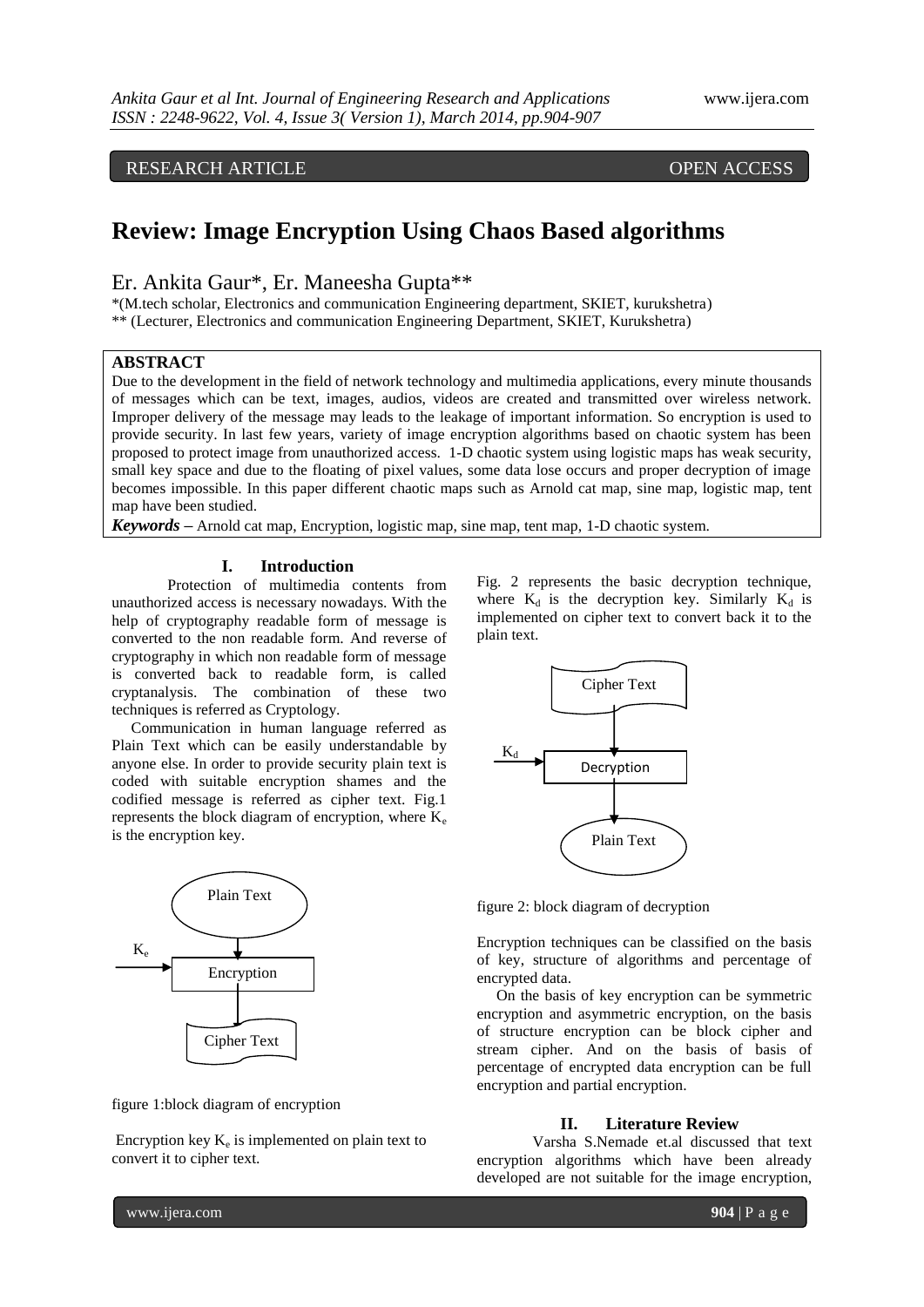because image containing large amount of data means it contains number of pixels. Image encryption techniques scrambled the pixels of the image and decrease the correlation among the pixels, so that we will get lower correlation among the pixel and get the encrypted image. In this paper survey of different image encryption techniques has been discussed

 Jolly Shah et.al stated that image applications have been increasing in recent years. Encryption is used to provide the security needed for image applications. In this paper, we classify various image encryption schemes and analyze them with respect to various parameters like tunability, visual degradation, compression friendliness, format compliance, encryption ratio, speed, and cryptographic security.

 Haojiang Gao et.al discussed that recent researches of image encryption algorithms based on chaotic systems, but the drawbacks of small key space and weak security in one-dimensional chaotic cryptosystems are obvious. This paper presents a new nonlinear chaotic algorithm (NCA) which uses power function and tangent function instead of linear function. Its structural parameters are obtained by experimental analysis. And an image encryption algorithm in a one-time-one password system is designed. The experimental results demonstrate that the image encryption algorithm based on NCA shows advantages of large key space and high-level security, while maintaining acceptable efficiency. Compared with some general encryption algorithms such as DES, the encryption algorithm is more secure.

 Yicong Zhou et.al introduced a new parametric switching chaotic system (PSCS) and its corresponding transforms for image encryption. The proposed PSCS has a simple structure and integrates the Logistic, Sine and Tent maps into one single system. The PSCS shows more general properties, including the Sine and Tent maps as special instances. It has complex chaotic behaviors. A novel image encryption algorithm is introduced using the proposed PSCS and its transforms. Simulation results and security analysis are given to demonstrate that the proposed algorithm can encrypt different types of images with a high level of security.

#### **III. Methodology**

Text encryption algorithms such as Advanced Encryption Standard (AES) or Data Encryption Standard (DES) cannot be used for image encryption because image is made up of pixels or in other words image has large data as compared to text. Image encryption can be done by chaos theory. Fig.3 shows the image before and after the encryption.



figure 3: image encryption

3.1 Chaotic system: Chaotic system can be considered as source of randomness and chaos is randomness of a deterministic dynamical system. Mathematically A chaotic map can be defined as

 $X_{n+1} = f(X_n) \dots (1)$ 

Where  $0 < X_n < 1$  and n=0, 1, 2...

Chaotic sequence can be used as random number sequence and spread spectrum sequence. The chaotic systems are characterized by the non linear and unpredictable. They appear to have irregular order but infect there is a sense of order. Chaotic systems are sensitive to initial conditions, small change in starting point can cause different outcomes. Chaos has many applications in modulation, compression, and encryption. In image encryption, 1- D chaotic system using logistic maps has simplicity and high efficiency but it has weak security and small key space. Different Chaotic maps can be used for this purpose. Generally in chaos based algorithm, pixels of image are scrambled and correlation among pixels is decreased to get encrypted image. Figure 2 represent the basic image encryption flow chart of chaos based algorithms. Where k and iv are the key and initial vector generated by chaotic system.

3.1.1 Arnold cat map: it was demonstrated by Vladimir Arnold in 1960s by using an image of a cat. Arnold cat map uses the concept of linear algebra to change the position of pixels of original image. Original image is divided into blocks and then Arnold transformation is done.

Let X is a vector,  $X = \begin{bmatrix} x \\ y \end{bmatrix}$ , then Arnold cat map

transformation is, 
$$
\Gamma: \begin{bmatrix} x \\ y \end{bmatrix} \rightarrow \begin{bmatrix} 1 & p \\ q & 1+q \end{bmatrix} \begin{bmatrix} x \\ y \end{bmatrix} mod n
$$

Some conditions such as p and q are positive integers and

 $\begin{vmatrix} 1 & p \\ q & 1+q \end{vmatrix} = 1$ 

This makes it area-preserving. Original image can be shuffled by applying Arnold map operation iteratively. But shuffled image can return to original form after several iterations.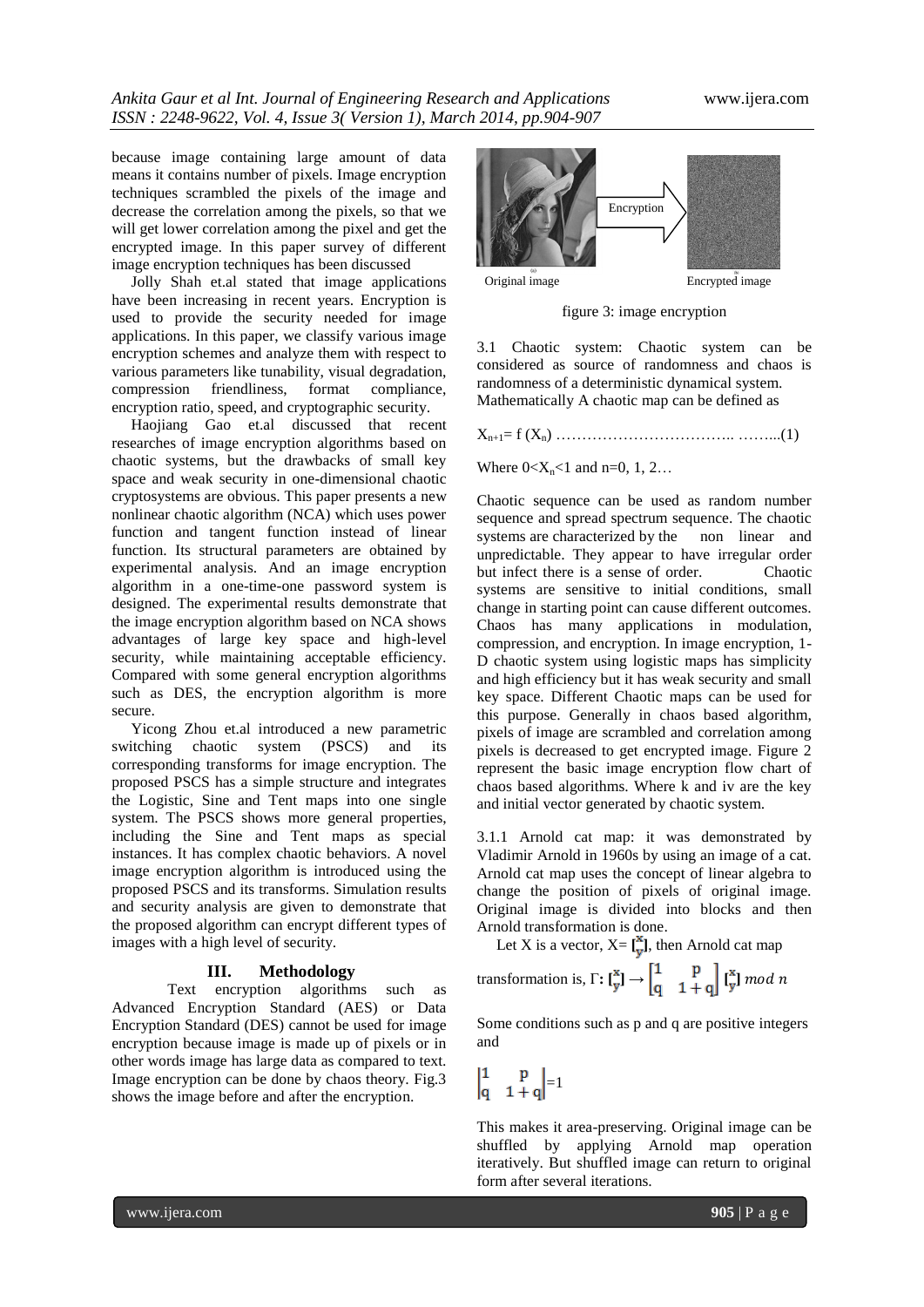3.1.2 Logistic map: 1-D logistic map was proposed by RM may. This map is simplest non linear chaotic system which can be defined as

zn+1= λ zn(1-zn)…………………………………..(2)

Where  $z_0$  is initial condition, n is number of iterations and  $\lambda$  is system parameter.

For  $3.57 < \lambda < 4$  map is considered as chaotic . And z  $_{n+1}$  belong to (0, 1) for all n. equation 1 is used to encrypt the shuffled pixels.

3.1.3 Sine map: sine map is defined as

X n+1=a x<sup>n</sup> <sup>2</sup>sin(π xn) …………………………..(3)

when  $x_0 = 0.7$  and a=2.3, equation 2 has the simplified form . for the interval (0,1) it generates chaotic sequence .

3.1.4 Tent map**:** tent map resembles the logistic map. It generates chaotic sequences in  $(0,1)$  assuming the following equation

$$
Xn + 1 = \begin{cases} \mu Xn, & Xn < 1/2 \\ \mu(1 - Xn), & Xn \ge 1/2 \end{cases}
$$

Where  $\mu$  is a positive number and depending on its value tent map exhibit dynamic behavior ranging from predictable to chaotic.

3.1.5 Circle map: it is defined as

$$
X_{n+1} = X_n + d - (c/2\pi) \, \sin(\, 2\pi X_n) \, \bmod(1) \dots \dots \dots (4)
$$

Where  $d = 0.2$ ,  $c = 0.5$ , and  $x0 \in [0,1]$  generates

Chaotic sequence in [0,1].

### **IV. Conclusion**

In order to provide security to the image, cryptography is used which converts an image into another form (non readable form). Chaotic systems have many applications in image processing such as image compression and image encryption. Combination of chaos theory with cryptography may provide security of high level. Chaotic maps like Arnold cat map, tent map, sine map, logistic map are used in image encryption. Two or more maps can also be used in combination. Arnold cat map cannot be efficient alone for image encryption so it can be used with other maps for efficient encryption.

#### **REFERENCES**

[1] Ljupc<sup>\*</sup>o Kocarev, Chaos-Based Cryptography:A Brief Overview, *IEEE*, 1531-636X/10/\$10.00©2001,

- [2] Shiguo Lian, Jinsheng Sun, Zhiquan Wang, Security Analysis of A Chaos-based Image Encryption Algorithm, The paper was accepted by Phisica A, Elsevier Science, 2005.
- [3] Haojiang Gao , Yisheng Zhang, Shuyun Liang, Dequn Li, A new chaotic algorithm for image encryption, ©2005 Published by Elsevier Ltd.
- [4] Mohammad Ali Bani Younes and Aman Jantan, Image Encryption Using Block-Based Transformation Algorithm, *International Journal of Computer Science*, 35:1, IJCS\_35\_1\_03, Issue 19, February 2008
- [5] Alireza Jolfaei and Abdolrasoul Mirghadri, Survey: Image Encryption Using Salsa20, *International Journal of Computer Science*, *Vol. 7*, Issue 5, September 2010 ,*ISSN (Online): 1694-0814*
- [6] Mao-Yu Huang et .al, Image Encryption Algorithm Based on Chaotic Maps, 978-1- 4244-7640-4/10/\$26.00 **©**2010 *IEEE* .
- [7] Jolly Shah and Dr. Vikas Saxena, Performance Study on Image Encryption Schemes, *International Journal of Computer Science*, *Vol. 8*, Issue 4, No 1, July 2011
- [8] Yicong Zhou, Long Bao, C. L. Philip Chen, Image Encryption Using a New Parametric Switching Chaotic System, ©2011 Published by Elsevier Ltd.
- [9] Mintu Philip et.al, Survey: Image Encryption using Chaotic Cryptography Schemes, *International Journal of Computer Applications,* Special Issue on Computational Science - New Dimensions & Perspectives, NCCSE, 2011
- [10] Varsha S.Nemade and R.B.Wagh, Review of different image encryption techniques, *Proc. of National Conference on Emerging Trends in Computer Technology (NCETCT-2012)* Held at R.C.Patel Institute of Technology, Shirpur, Dist. Dhule,Maharashtra,India. April 21, 2012
- [11] Ruisong Ye and Wenping Yu, An Image Hiding Scheme Using 3D Sawtooth Map and Discrete Wavelet Transform, I.J. Image, Graphics and Signal Processing, 2012, 6, 52- 60
- [12] Pankesh et al., Image Encryption Using Pixel Shuffling, *International Journal of Advanced Research in Computer Science and Software Engineering 2 (12),* December - 2012, pp. 279-282 © 2012, All Rights Reserved Page | 279 *Volume 2,* Issue 12, December 2012 *ISSN: 2277 128X*
- [13] Shubhangini P.Nichat, Prof.Mrs.S.S.Sikchi, Image Encryption using Hybrid Genetic Algorithm, *International Journal of*